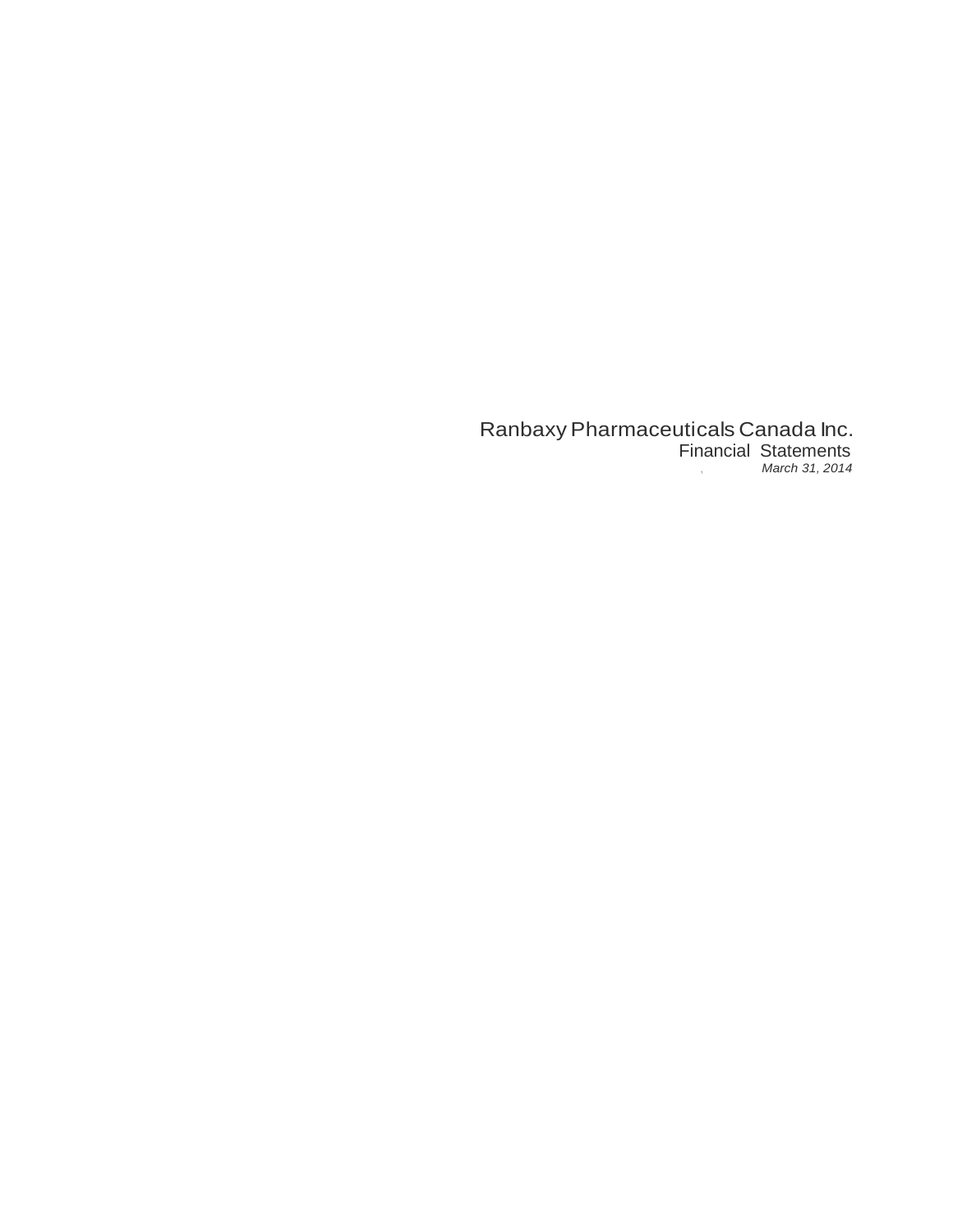### **Independent Auditors' Report**

To the Shareholder of Ranbaxy Pharmaceuticals Canada Inc.:

We have audited the accompanying financial statements of Ranbaxy Pharmaceuticals Canada Inc., which comprise the balance sheet as at March 31, 2014, and the statements of loss and retained earnings and cash flows for the 15 month period then ended, and a summary of significant accounting policies and other explanatory information.

#### *Management 's Responsibility for the Financial Statements*

Management is responsible for the preparation and fair presentation of these financial statements in accordance with Canadian accounting standards for private enterprises , and for such internal control as management determines is necessary to enable the preparation of financial statements that are free from material misstatement, whether due to fraud or error.

#### *Auditors ' Responsibility*

Our responsibility is to express an opinion on these financial statements based on our audit. We conducted our audit in accordance with Canadian generally accepted auditing standards. Those standards require that we comply with ethical requirements and plan and perform the audit to obtain reasonable assurance about whether the financial statements are free from material misstatement.

An audit involves performing procedures to obtain audit evidence about the amounts and disclosures in the financial statements . The procedures selected depend on the auditors' judgment, including the assessment of the risks of material misstatement of the financial statements, whether due to fraud or error. In making those risk assessments, the auditor considers internal control relevant to the entity's preparation and fair presentation of the financial statements in order to design audit procedures that are appropriate in the circumstances , but not for the purpose of expressing an opinion on the effectiveness of the entity's internal control. An audit also includes evaluating the appropriateness of accounting policies used and the reasonableness of accounting estimates made by management, as well as evaluating the overall presentation of the financial statements.

We believe that the audit evidence we have obtained is sufficient and appropriate to provide a basis for our audit opinion.

#### *Opinion*

In our opinion, the financial statements present fairly, in all material respects, the financial position of Ranbaxy Pharmaceuticals Canada Inc. as at March 31, 2014 and and its cash flows for the 15 month period then ended in accordance with Canadian accounting standards for private enterprises .

#### *Other Matter*

The prior period financial statements were audited by by another firm of chartered professional accountants who issued an unqualified opinion on those financial statements on January 30, 2013.

Toronto, Ontario Chartered Professional Accountants

April 30, 2014 Licensed PublicAccountants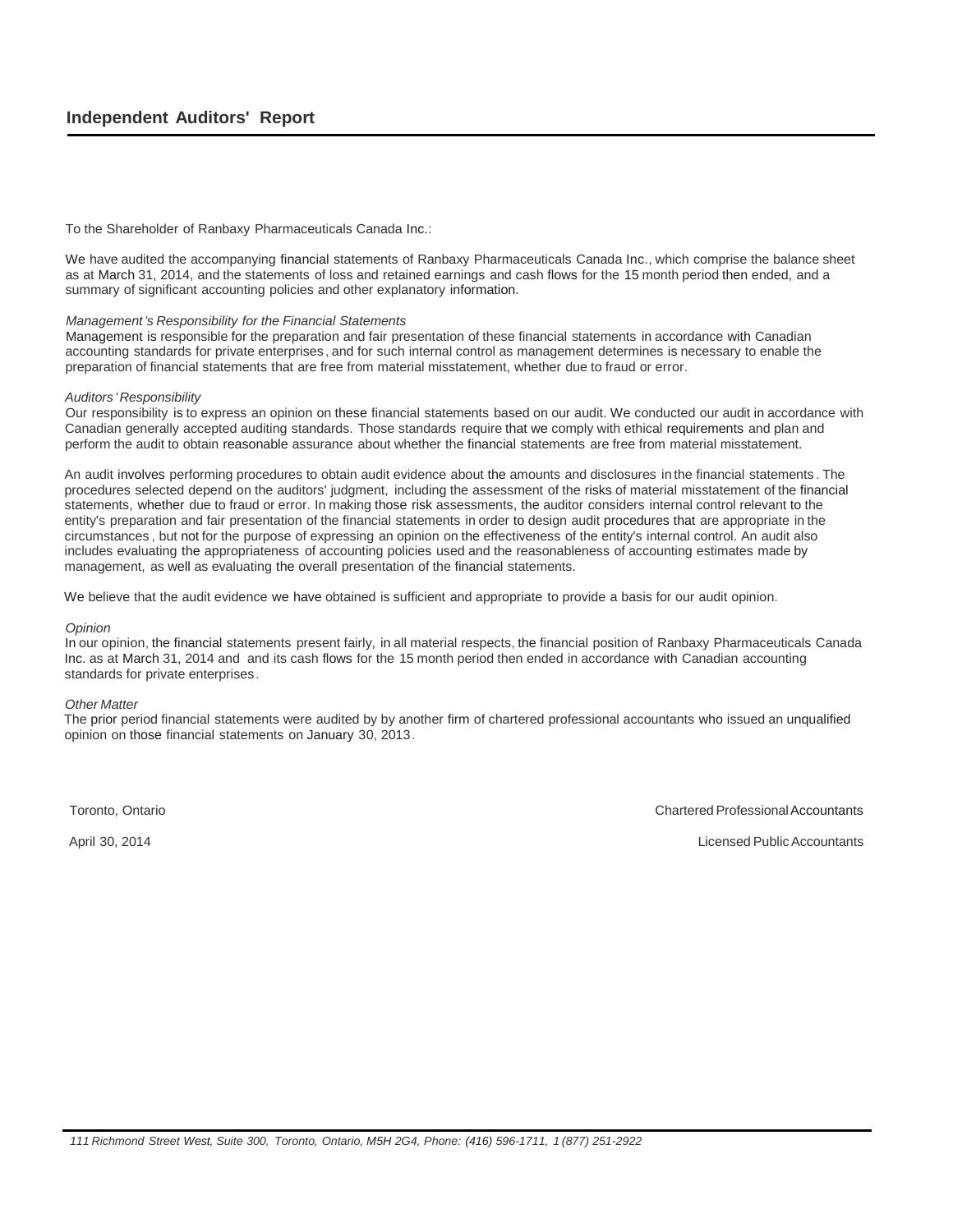### **Directors Report**

Your Directors have the pleasure in presenting the Financial Statements for the year ended March 31, 2014.

| <b>WORKING RESULTS</b>                                            |                                           | <b>Canadian Dollars</b>               |  |
|-------------------------------------------------------------------|-------------------------------------------|---------------------------------------|--|
| Year Ended March, 31                                              | 2014<br>(15 Months)                       | 2012<br>(12 Months)                   |  |
| <b>Net Sales</b>                                                  | 78,973,145                                | 68,461,474                            |  |
| Net Loss before undernoted income taxes                           | (6,602,324)                               | (834, 594)                            |  |
| Other Income(expenses)<br>Foreign exchange (loss)<br>Other Income | 680.074<br>(47, 501)<br>632,573           | 146,544<br>(21, 891)<br>124,653       |  |
| Net loss before income taxes                                      | (7, 234, 897)                             | (959, 247)                            |  |
| Income taxes<br>Current<br>Future                                 | (2, 289, 087)<br>105,426<br>(2, 183, 661) | (163, 813)<br>(76, 298)<br>(240, 111) |  |
| Net loss for the year                                             | (5,051,236)                               | (719, 136)                            |  |
| Retained earnings (deficit), beginning of year                    | 15,600,061                                | 16,319,197                            |  |
| Net Loss for the year                                             | (5,051,236)                               | (719, 136)                            |  |
| Retained earnings, end of year                                    | 10,548,825                                | 15,600,061                            |  |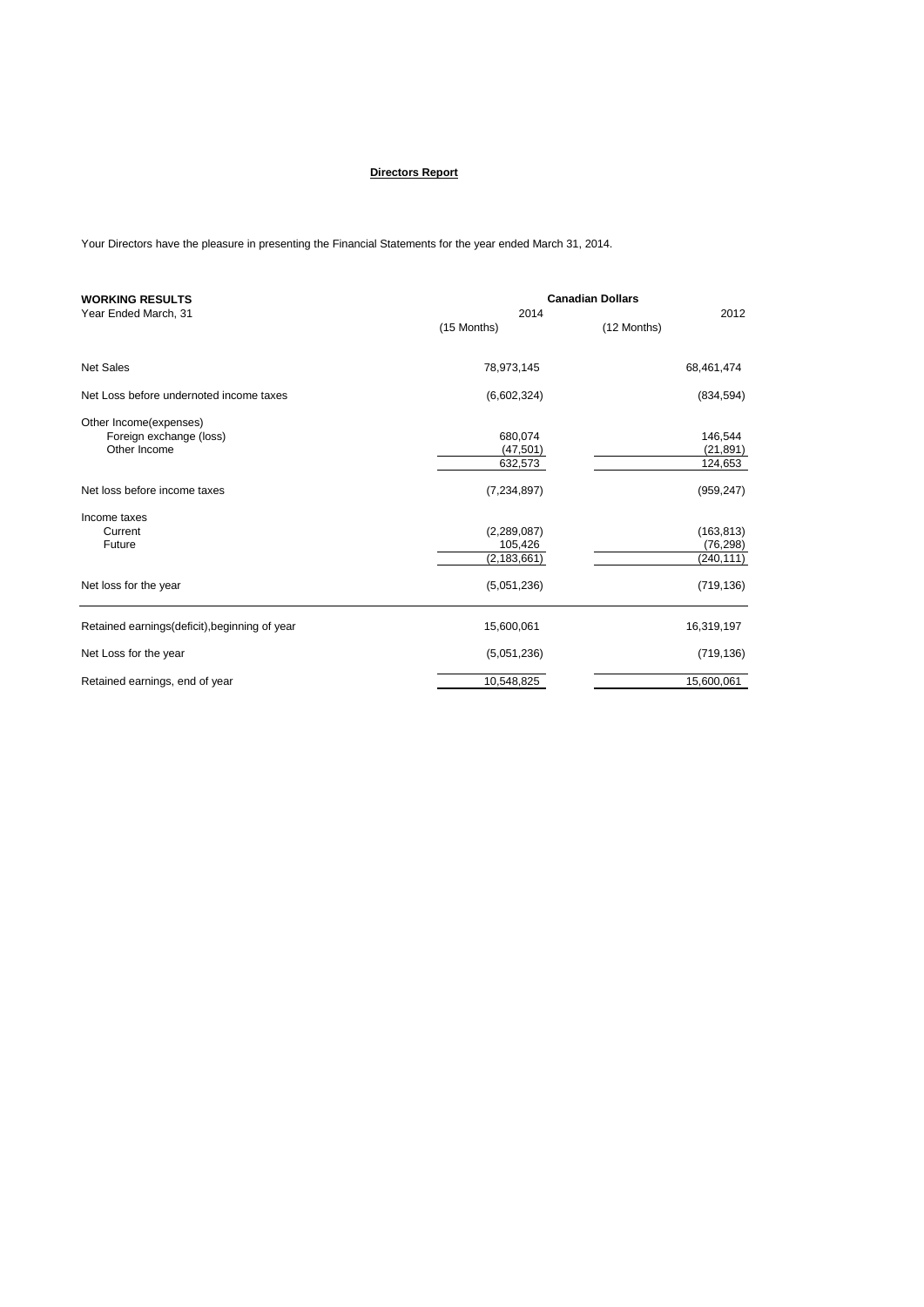| <b>WORKING RESULTS</b>                            | <b>INR</b>          |                     |  |  |
|---------------------------------------------------|---------------------|---------------------|--|--|
| Year Ended March, 31                              | 2014<br>(15 Months) | 2012<br>(12 Months) |  |  |
| <b>Net Sales</b>                                  | 4,487,110,511       | 3,661,041,390       |  |  |
| Net Loss before undernoted income taxes           | (375, 132, 045)     | (44, 630, 695)      |  |  |
| Other Income(expenses)<br>Foreign exchange (loss) | 38,640,568          | 7,836,578           |  |  |
| Other Income                                      | (2,698,920)         | (1, 170, 642)       |  |  |
|                                                   | 35,941,648          | 6,665,936           |  |  |
| Net loss before income taxes                      | (411, 073, 693)     | (51, 296, 631)      |  |  |
| Income taxes                                      |                     |                     |  |  |
| Current                                           | (130,061,761)       | (8,760,053)         |  |  |
| Future                                            | 5,990,114           | (4,080,107)         |  |  |
|                                                   | (124, 071, 648)     | (12,840,160)        |  |  |
| Net loss for the year                             | (287,002,045)       | (38, 456, 471)      |  |  |
| Retained earnings(deficit), beginning of year     | 886,367,102         | 872,684,332         |  |  |
| Net Loss for the year                             | (287,002,045)       | (38, 456, 471)      |  |  |
| Retained earnings, end of year                    | 599,365,057         | 834,227,861         |  |  |
|                                                   |                     |                     |  |  |

#### **Dividend**

No dividends have been declared for the year.

#### **Changes in capital structure**

There were no changes in the Company's capital structure in 2013.

#### **Directors**

The Board constitutes of: Venkat Krishnan, Regional Director, America's Ajay Vashisht Sr. Director Finance &Commercial operations ; Paul Drake General Manager RPCI John Wright , Rajiv Gulati-President-Global Pharma Business

#### **Acknowledgement**

The Directors commend the continued commitment and dedication of employees at all levels. The Directors also wish to acknowledge with thanks all other stakeholders for their valuable sustained support and encouragement and they look forward to receiving similar support and encouragement in the years ahead.

| Ajay Vashisht | Paul Darke |
|---------------|------------|
| Director      | Director   |

Dated: 02-May-14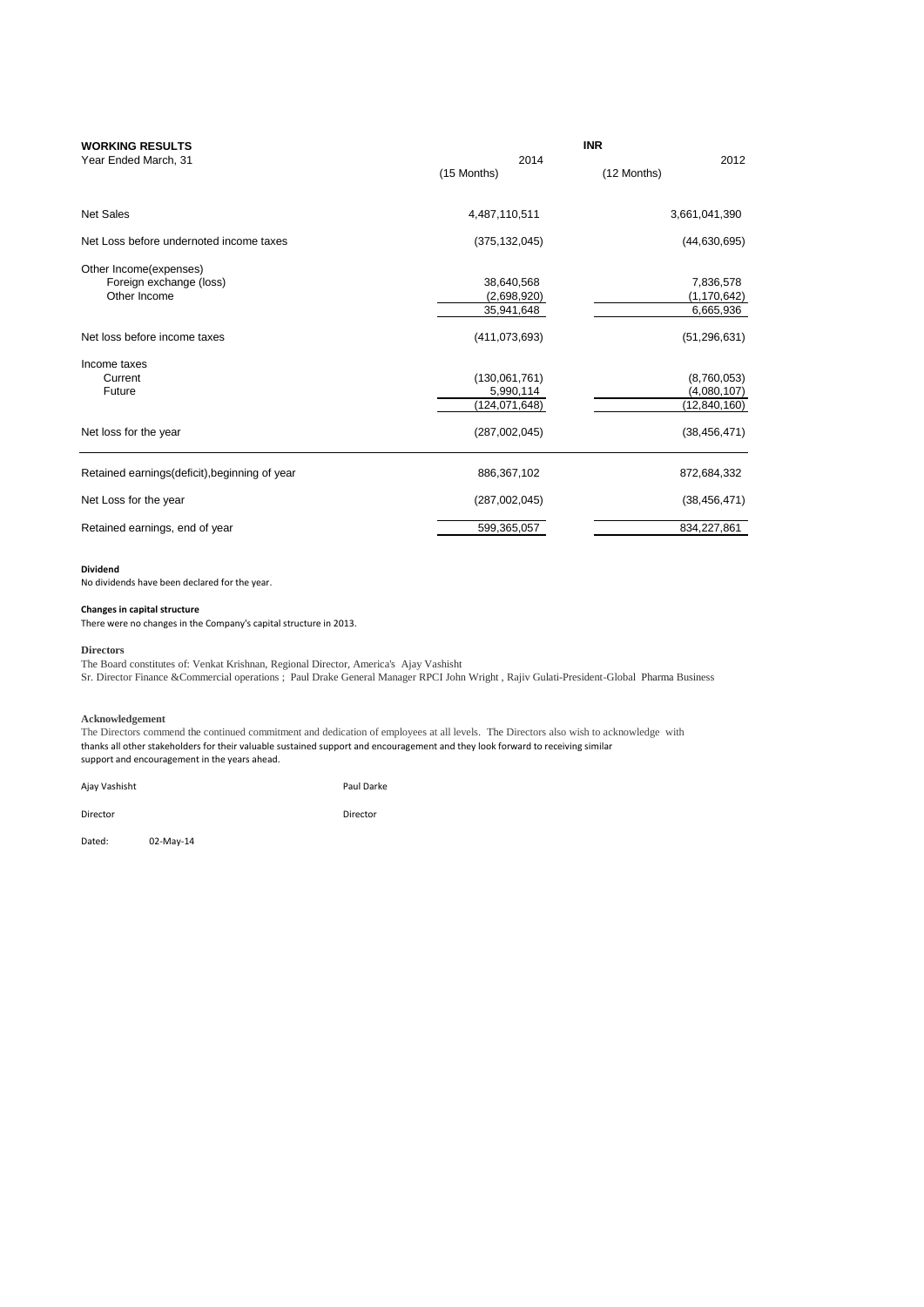## Ranbaxy Pharmaceuticals Canada Inc. Balance Sheet *As at*

|                                                                    | March 31<br>2014   | December 31<br>2012  |
|--------------------------------------------------------------------|--------------------|----------------------|
| Assets                                                             | <b>CAD</b>         | <b>CAD</b>           |
| Current                                                            |                    |                      |
| Cash and cash equivalents                                          | 1,547,356          | 5,063,353            |
| Accounts receivable                                                | 9,291,396          | 11,134,422           |
| Inventories (Note 3)                                               | 20,120,026         | 26,588,098           |
| Prepaid expenses and deposits<br>Harmonized sales taxes receivable | 520,233<br>591,217 | 550,844<br>1,818,662 |
| Income taxes recoverable                                           | 3,091,461          | 1,976,383            |
| Future income taxes                                                | 517,125            | 628,037              |
|                                                                    | 35,678,814         | 47,759,799           |
| Property and equipment (Note 4)                                    | 133,475            | 155,442              |
| Future income taxes                                                | .9,850             | 4,363                |
|                                                                    | 35,822,139         | 47,919,604           |
| liabilities                                                        |                    |                      |
| Current                                                            |                    |                      |
| Accounts payable and accrued liabilities                           | 23,023,214         | 30,069,443           |
| Commitments and contingencies (Note 10)                            |                    |                      |
| Subsequent events (Note 13)                                        |                    |                      |
|                                                                    |                    |                      |
| Shareholder's Equity<br>Share capital (Note 5)                     | 2,250,100          | 2,250,100            |
|                                                                    |                    |                      |
| Retained earnings                                                  | 10,548,825         | 15,600,061           |
|                                                                    | 12,798,925         | 17,850,161           |
|                                                                    | 35,822,139         | 47,919,604           |

Approved on behalf of the Board

Director Ajay Vashisht Director Paul Darke

Dated 02-May-2014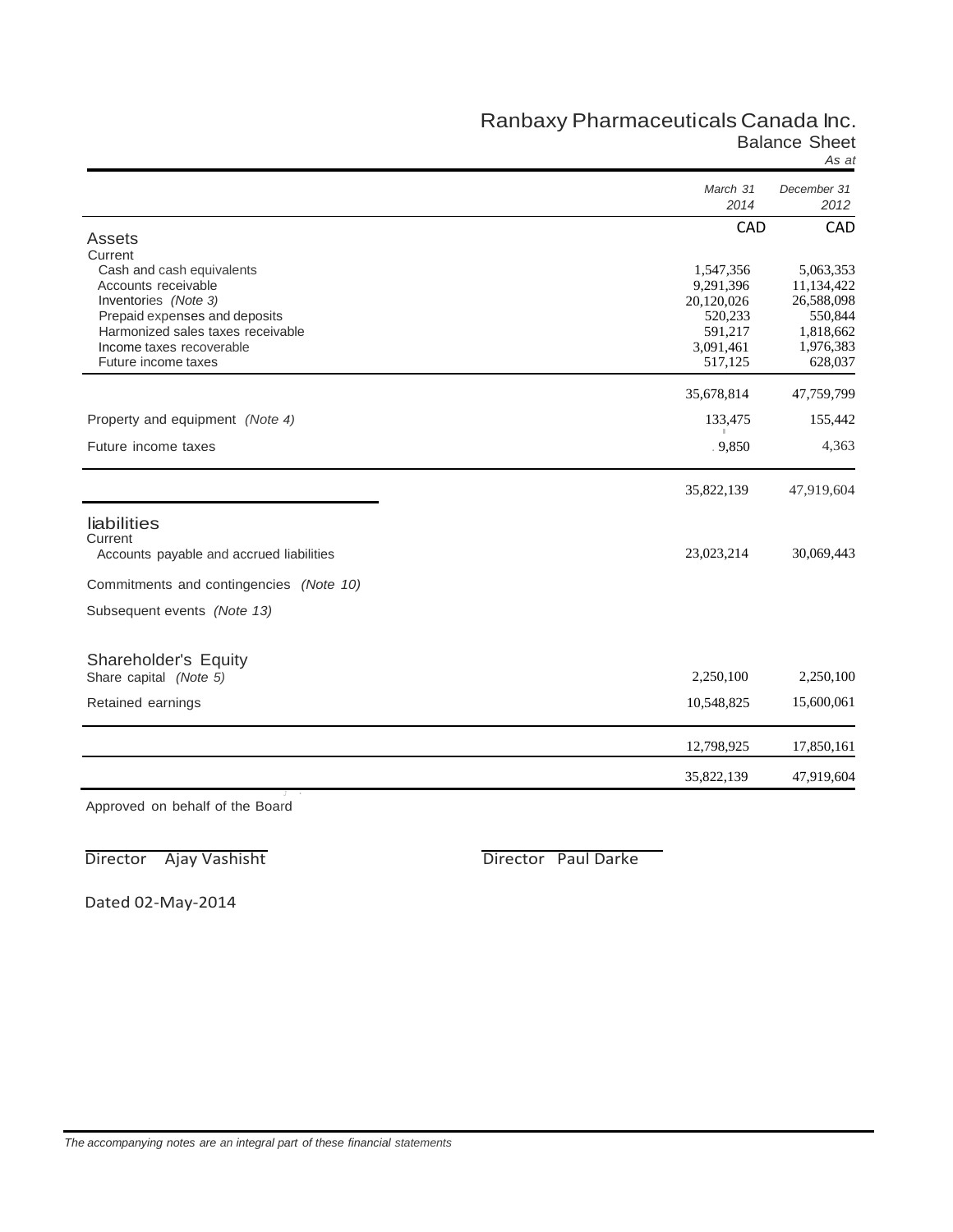## Ranbaxy Pharmaceuticals Canada Inc. Balance Sheet

*As at*

| March 31                                                                                                                                                                                                                                                                                                            | December 31<br>2014<br>2012                                                                          |
|---------------------------------------------------------------------------------------------------------------------------------------------------------------------------------------------------------------------------------------------------------------------------------------------------------------------|------------------------------------------------------------------------------------------------------|
| Assets                                                                                                                                                                                                                                                                                                              | <b>INR</b><br><b>INR</b>                                                                             |
| Current<br>Cash and cash equivalents<br>83,640,865<br>Accounts receivable<br>502,237,622<br>Inventories (Note 3)<br>1,087,568,973<br>Prepaid expenses and deposits<br>28,120,703<br>Harmonized sales taxes receivable<br>31,957,676<br>Income taxes recoverable<br>167,106,000<br>Future income taxes<br>27,952,703 | 278,206,209<br>611,781,429<br>1,460,884,505<br>30,266,154<br>99,926,484<br>108,592,473<br>34,507,527 |
| 1,928,584,541                                                                                                                                                                                                                                                                                                       | 2,624,164,780                                                                                        |
| 7,214,865<br>Property and equipment (Note 4)                                                                                                                                                                                                                                                                        | 8,540,769                                                                                            |
| Future income taxes<br>.532,432                                                                                                                                                                                                                                                                                     | 239,725                                                                                              |
| 1,936,331,838                                                                                                                                                                                                                                                                                                       | 2,632,945,275                                                                                        |
| liabilities<br>Current<br>Accounts payable and accrued liabilities<br>1,244,498,054                                                                                                                                                                                                                                 | 1,652,167,198                                                                                        |
| Commitments and contingencies (Note 10)                                                                                                                                                                                                                                                                             |                                                                                                      |
| Subsequent events (Note 13)                                                                                                                                                                                                                                                                                         |                                                                                                      |
| Shareholder's Equity<br>Share capital (Note 5)<br>121,627,027                                                                                                                                                                                                                                                       | 123,631,868                                                                                          |
| 570,206,757<br>Retained earnings                                                                                                                                                                                                                                                                                    | 857,146,209                                                                                          |
| 691,833,784                                                                                                                                                                                                                                                                                                         | 980,778,077                                                                                          |
| 1,936,331,838                                                                                                                                                                                                                                                                                                       | 2,632,945,275                                                                                        |

Approved on behalf of the Board

Director Ajay Vashisht Director Paul Darke

Dated 02-May-2014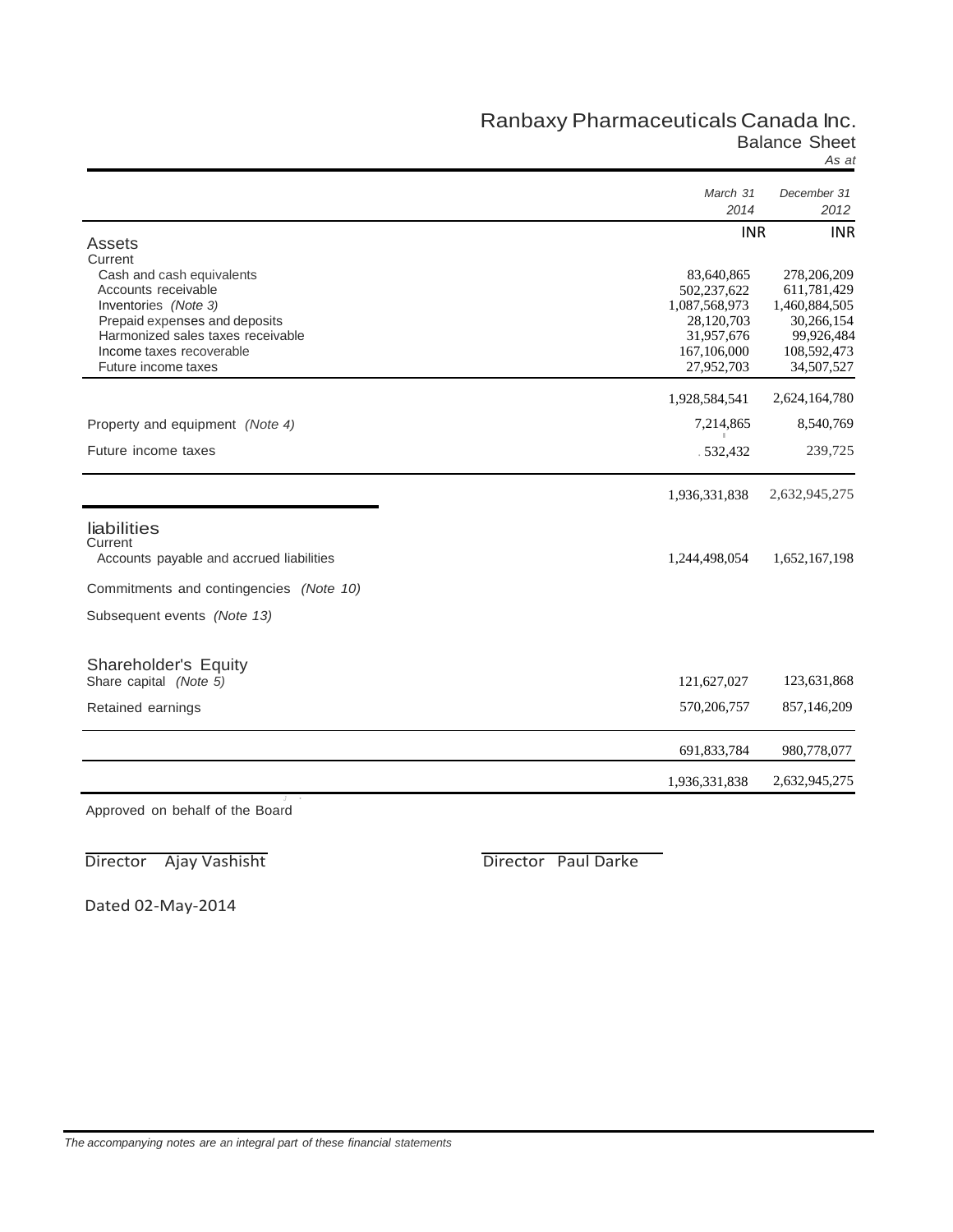## Ranbaxy Pharmaceuticals Canada Inc. Statement of Loss and Retained Earnings

*For the period ended*

|                                                                           | March 31<br>2014<br>$(15$ months) | December 31<br>2012<br>$(12$ months) |
|---------------------------------------------------------------------------|-----------------------------------|--------------------------------------|
| Revenue                                                                   | <b>CAD</b>                        | CAD                                  |
| <b>Sales</b><br>Customer rebates                                          | 273, 273, 145<br>(194,300,000)    | 231,915,592<br>(163, 454, 118)       |
| Net sales                                                                 | 78,973,145                        | 68,461,474                           |
| Cost of sales                                                             | 61,952,155                        | 51,837,109                           |
| Gross profit                                                              | 17,020,990                        | 16,624,365                           |
| <b>Expenses</b><br>Selling, general and administrative (Note 6), (Note 7) | 23,518,238                        | 17,365,122                           |
| Interest                                                                  | 19,534                            | 22,108                               |
| Interest income                                                           | (47, 501)                         | (21, 891)                            |
| Foreign exchange loss<br>Amortization                                     | 680,074<br>85,542                 | 146,544<br>71,729                    |
|                                                                           | 24, 255, 887                      | 17,583,612                           |
| Loss before income tax                                                    | (7,234,897)                       | (959, 247)                           |
| Recovery of income taxes<br>Current (Note 8)<br>Future (Note 8)           | (2,289,037)<br>105,426            | (163, 813)<br>(76, 298)              |
|                                                                           | (2,183,661)                       | (240, 111)                           |
| Net loss                                                                  | (5,051,236)                       | (719, 136)                           |
| Retained earnings, beginning of period                                    | 15,600,061                        | 16,319,197                           |
| Retained earnings, end of period                                          | 10,548,825                        | 15,600,061                           |

### *The accompanying notes are an integral part of these financial statements*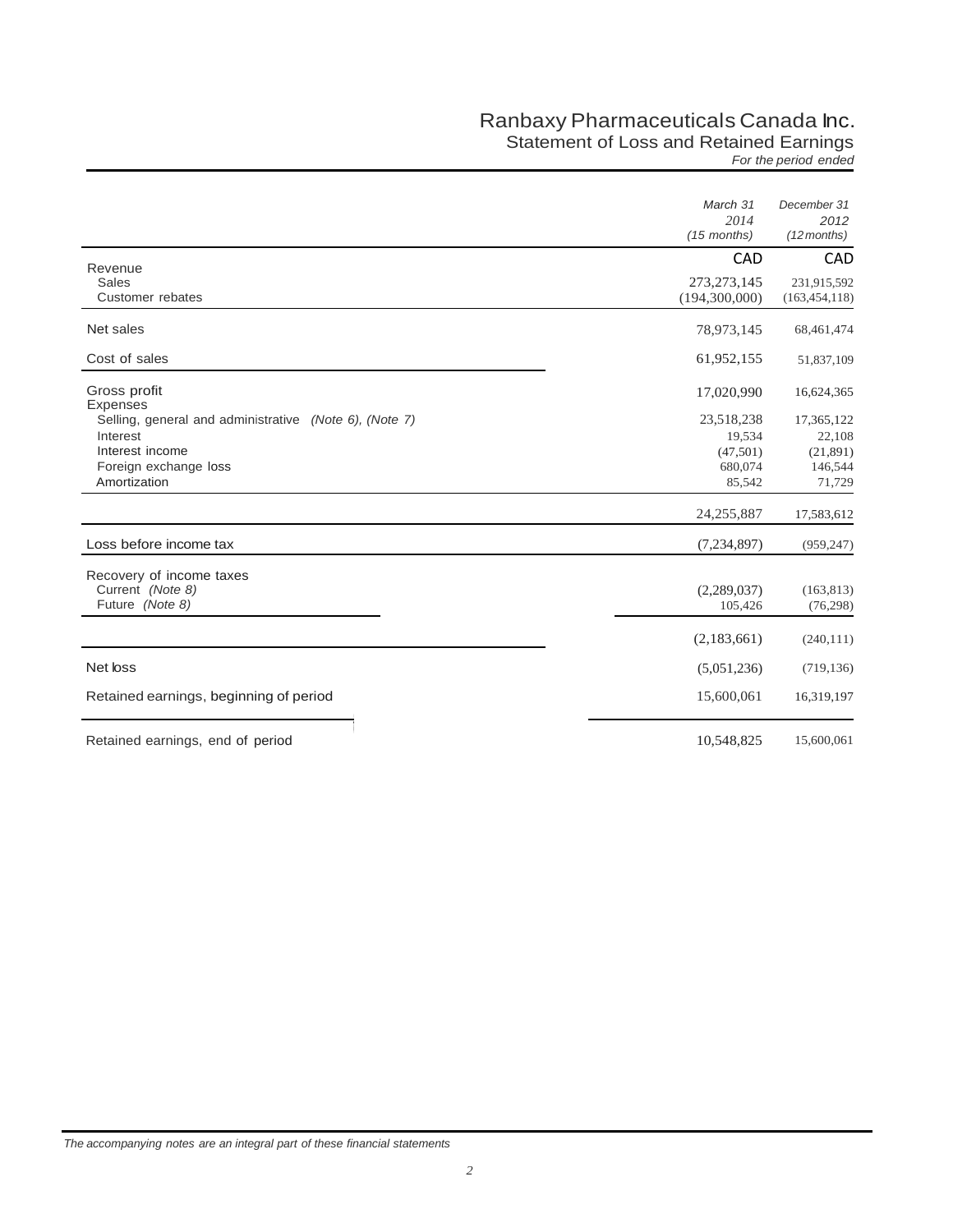## Ranbaxy Pharmaceuticals Canada Inc. Statement of Loss and Retained Earnings

*For the period ended*

|                                                        | March 31<br>2014<br>$(15$ months) | December 31<br>2012<br>$(12$ months) |
|--------------------------------------------------------|-----------------------------------|--------------------------------------|
| Revenue                                                | <b>INR</b>                        | <b>INR</b>                           |
| <b>Sales</b>                                           | 15,526,883,239                    | 12,407,855,237                       |
| Customer rebates                                       | (11,039,772,727)                  | (8,740,861,925)                      |
| Net sales                                              | 4,487,110,511                     | 3,661,041,390                        |
| Cost of sales                                          | 3,520,008,807                     | 2,772,037,914                        |
| Gross profit<br><b>Expenses</b>                        | 967, 101, 705                     | 889,003,476                          |
| Selling, general and administrative (Note 6), (Note 7) | 1,36,263,523                      | 928,616,150                          |
| Interest                                               | 1,109,886                         | 1,182,246                            |
| Interest income                                        | (2,698,920)                       | (1,170,642)                          |
| Foreign exchange loss<br>Amortization                  | 38,640,568                        | 7,836,578                            |
|                                                        | 4,860,341                         | 3,835,775                            |
|                                                        | 1,378,175,398                     | 940,300,107                          |
| Loss before income tax                                 | (411,073,693)                     | (51, 296, 631)                       |
| Recovery of income taxes                               |                                   |                                      |
| Current (Note 8)                                       | (130,061,761)                     | (8,760,053)                          |
| Future (Note 8)                                        | 5,990,114                         | (4,080,107)                          |
|                                                        | (124,071,648)                     | (12,840,160)                         |
| Net loss                                               | (287,002,045)                     | (38, 456, 471)                       |
| Retained earnings, beginning of period                 | 886, 387, 102                     | 872,684,332                          |
| Retained earnings, end of period                       | 599, 365, 057                     | 834,227,861                          |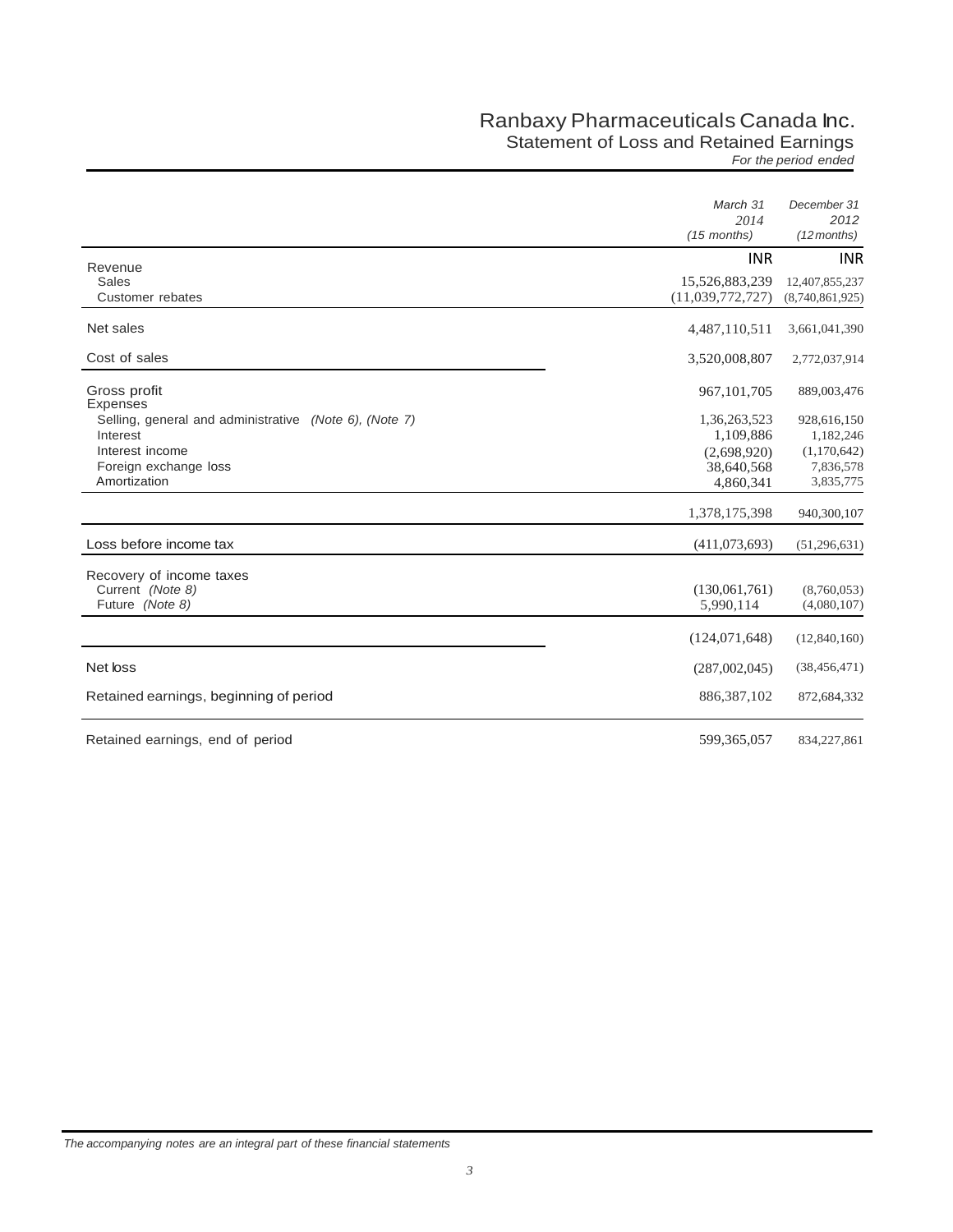## Ranbaxy Pharmaceuticals Canada Inc. Statement of Cash Flows *For the period ended*

|                                                                                                                                                                                                                           | March 31<br>2014<br>$(15$ months)                                               | December 31<br>2012<br>$(12$ months)                                                       |
|---------------------------------------------------------------------------------------------------------------------------------------------------------------------------------------------------------------------------|---------------------------------------------------------------------------------|--------------------------------------------------------------------------------------------|
| Cash provided by (used for) the following activities<br>Operating activities                                                                                                                                              | <b>CAD</b>                                                                      | <b>CAD</b>                                                                                 |
| Net loss<br>Amortization<br>Future income taxes                                                                                                                                                                           | (5,051,236)<br>85,542<br>105,425                                                | (719, 136)<br>71,729<br>(76, 298)                                                          |
|                                                                                                                                                                                                                           | (4,860,269)                                                                     | (723, 705)                                                                                 |
| Changes in working capital accounts<br>Accounts and other receivables<br>Inventories<br>Prepaid expenses and deposits<br>Income taxes recoverable<br>Accounts payable and accrued liabilities<br>Due from related parties | 3,039,859<br>6,468,072<br>61,222<br>(1, 115, 078)<br>(7,046,228)<br>(3,452,422) | (1,092,668)<br>(1,441,329)<br>118,398<br>(840, 183)<br>4,268,991<br>1,668,038<br>1,957,542 |
| Investing activities<br>Purchases of property and equipment                                                                                                                                                               | (63, 575)                                                                       | (44, 714)                                                                                  |
| Increase in cash and cash equivalents                                                                                                                                                                                     | (3,515,997)                                                                     | 1,912,828                                                                                  |
| Cash and cash equivalents, beginning of period                                                                                                                                                                            | 5,063,353                                                                       | 3,150,525                                                                                  |
| Cash and cash equivalents, end of period                                                                                                                                                                                  | 1,547,356                                                                       | 5,063,353                                                                                  |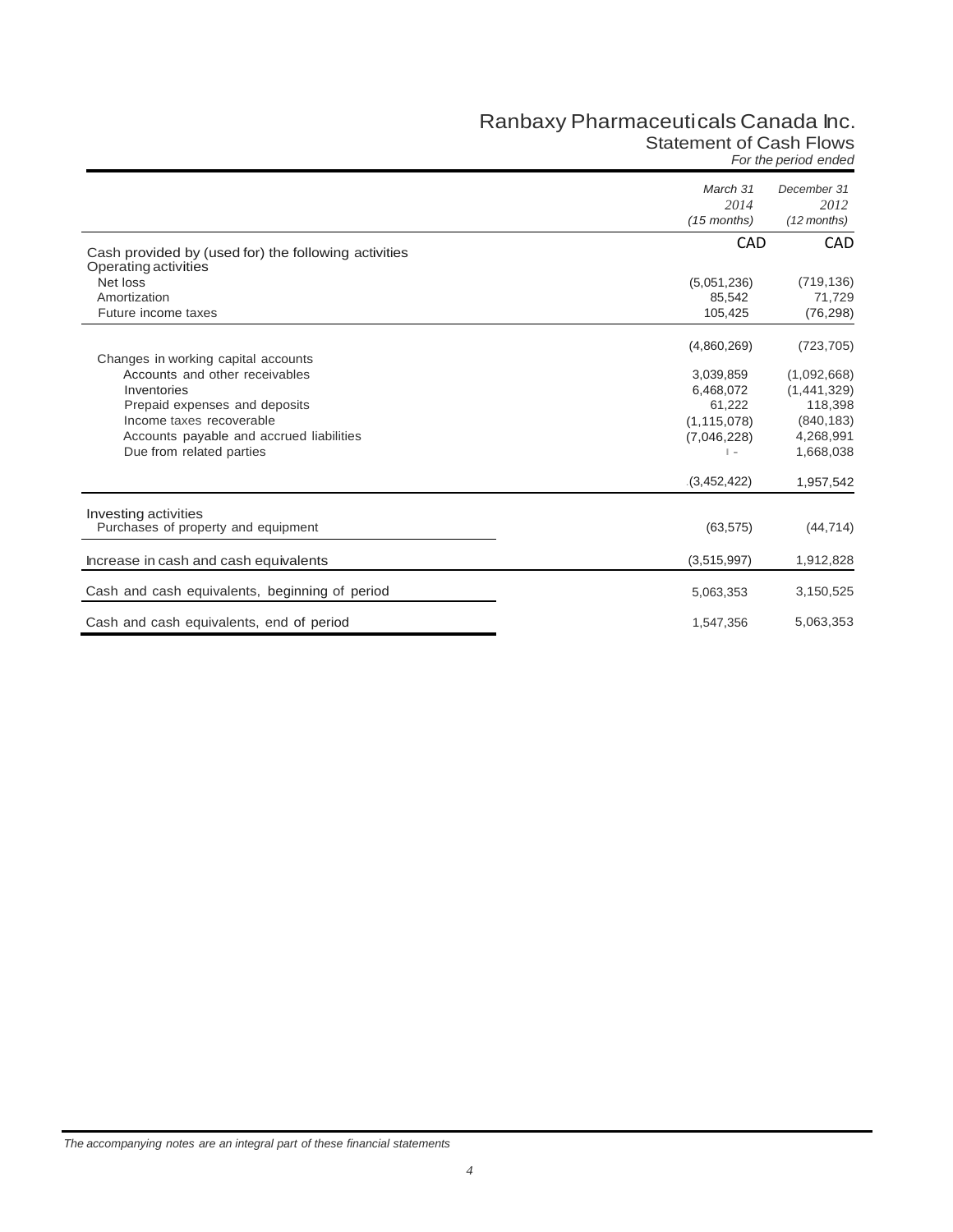## Ranbaxy Pharmaceuticals Canada Inc. Statement of Cash Flows *For the period ended*

|                                                                                                                                                                                                                           | March 31<br>2014<br>$(15$ months)                                                               | December 31<br>2012<br>$(12$ months)                                                                      |
|---------------------------------------------------------------------------------------------------------------------------------------------------------------------------------------------------------------------------|-------------------------------------------------------------------------------------------------|-----------------------------------------------------------------------------------------------------------|
| Cash provided by (used for) the following activities<br>Operating activities                                                                                                                                              | INR.                                                                                            | <b>INR</b>                                                                                                |
| Net loss<br>Amortization<br>Future income taxes                                                                                                                                                                           | (287,002,045)<br>4,860,341<br>5,990,057                                                         | (38, 456, 471)<br>3,835,775<br>(4,080,107)                                                                |
|                                                                                                                                                                                                                           | (276, 151, 648)                                                                                 | (38,700,802)                                                                                              |
| Changes in working capital accounts<br>Accounts and other receivables<br>Inventories<br>Prepaid expenses and deposits<br>Income taxes recoverable<br>Accounts payable and accrued liabilities<br>Due from related parties | 172,719,261<br>367,504,091<br>3,478,523<br>(63, 356, 705)<br>(400, 353, 864)<br>(196, 160, 341) | (58, 431, 444)<br>(77,076,417)<br>6,331,444<br>(44, 929, 572)<br>228,288,289<br>89.199.893<br>104,681,390 |
| Investing activities<br>Purchases of property and equipment                                                                                                                                                               | (3,612,216)                                                                                     | (2,391,123)                                                                                               |
| Increase in cash and cash equivalents                                                                                                                                                                                     | (199, 772, 557)                                                                                 | 102,290,267                                                                                               |
| Cash and cash equivalents, beginning of period                                                                                                                                                                            | 287,690,511                                                                                     | 168,477,273                                                                                               |
| Cash and cash equivalents, end of period                                                                                                                                                                                  | 87,917,955                                                                                      | 270,767,540                                                                                               |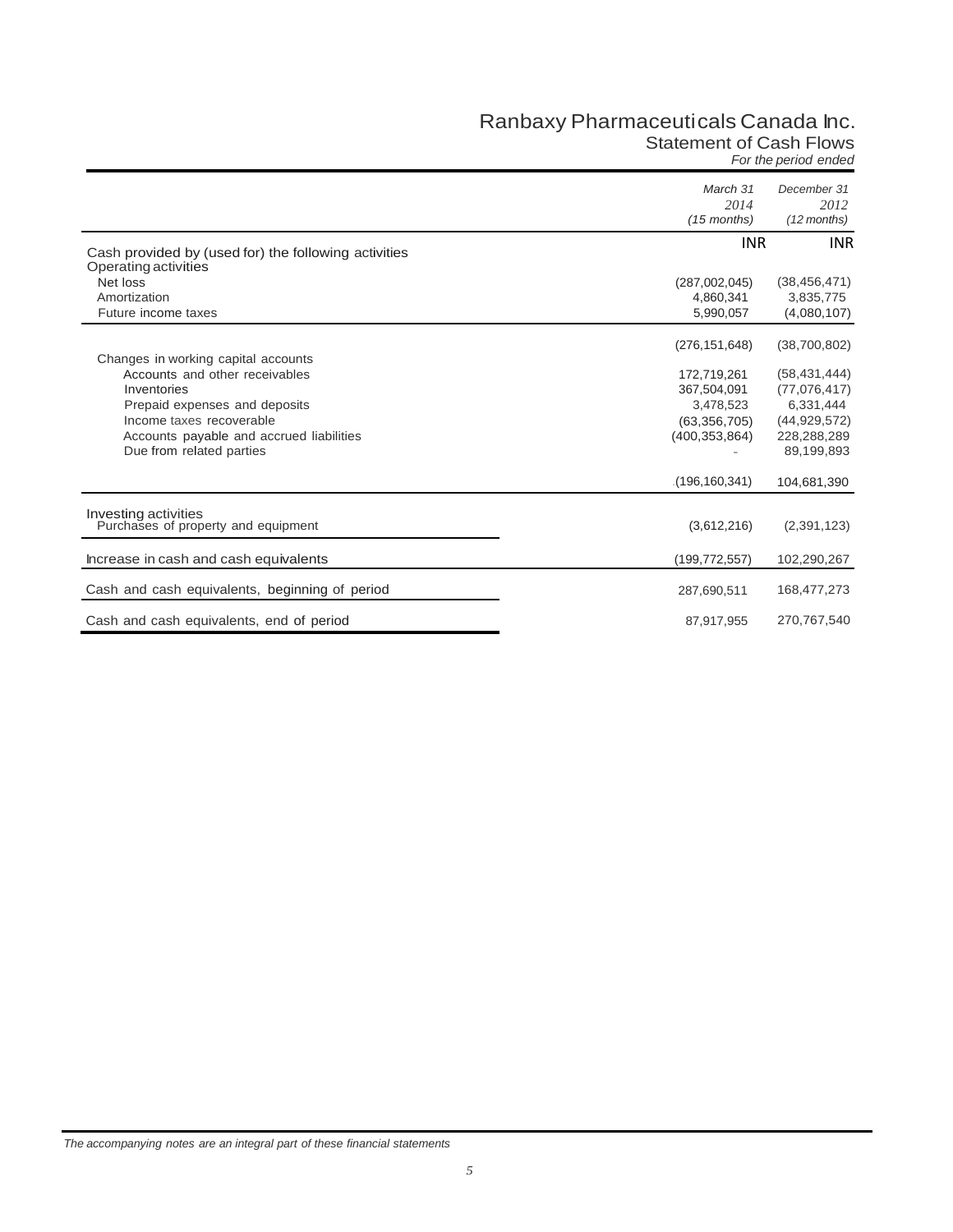/

*For the period ended March 31, 2014*

#### **1. Incorporation and operations**

Ranbaxy Pharmaceuticals Canada Inc. (the "Company") was incorporated under the laws of the Province of Ontario on December 12, 2002. It is ultimately a wholly owned subsidiary of Ranbaxy Laboratories Limited (the "Parent"). The Company's main activity is marketing and distributing pharmaceutical products.

#### **2. Significant accounting policies**

These financial statements have been prepared in accordance with Canadian accounting standards for private enterprises and include the following significant accounting policies:

#### *Cash and cash equivalents*

Cash and cash equivalents include balances with banks and short-term investments with maturities of three months or less. Cash subject to restrictions that prevent its use for current purposes is included in restricted cash.

#### *Revenue recognition*

Revenue from the sale of products is recognized when significant risk and rewards in resP,ect to ownership of the products have been passed to the customer, and when the following criteria have been met:

- persuasive evidence of an arrangement exists;
- the price is fixed and determinable; and
- collectibility is reasonably assured

Allowances for sales discounts and estimates for charge-backs •a,r fcorded as a reduction in revenue.

#### *Inventories*

*I* Inventories are measured at the lower of cost and net realizble value. Cost is determined on a moving average basis. Net realizable value is determined on a basis of estimated selling prices, less costs necessary to make the sale. When circumstances which previously caused inventories to be written down below cost no longer exist, the previous impairment is reversed.

#### *Property and equipment*

Property and equipment are jnitially recorded at cost. Amortization is provided using the straight-line method at rates intended to amortize the cost of assets over their estimated useful lives.

|                         | <b>Method</b> | Rate       |
|-------------------------|---------------|------------|
| Furniture and fixtures  | straight-line | 5-10 years |
| Office equipment        | straight-line | 3-10 years |
| Machinery and equipment | straight-line | 5-10 years |

#### *Impairment of long-lived assets*

Long-lived assets consist of property and equipment. Long-lived assets held for use are measured and amortized as described in the applicable accounting policies.

The Company performs impairment testing on long-lived assets held for use whenever events or changes in circumstances indicate that the carrying amount of an asset, or group of assets, may not be recoverable. The carrying amount of a longlived asset is not recoverable if the carrying amount exceeds the sum of the undiscounted future cash flows from its use and disposal. If the carrying amount is not recoverable, impairment is then measured as the amount by which the asset's carrying amount exceeds its fair value. Fair value is measured using prices for similar items. Any impairment is included in net loss for the period.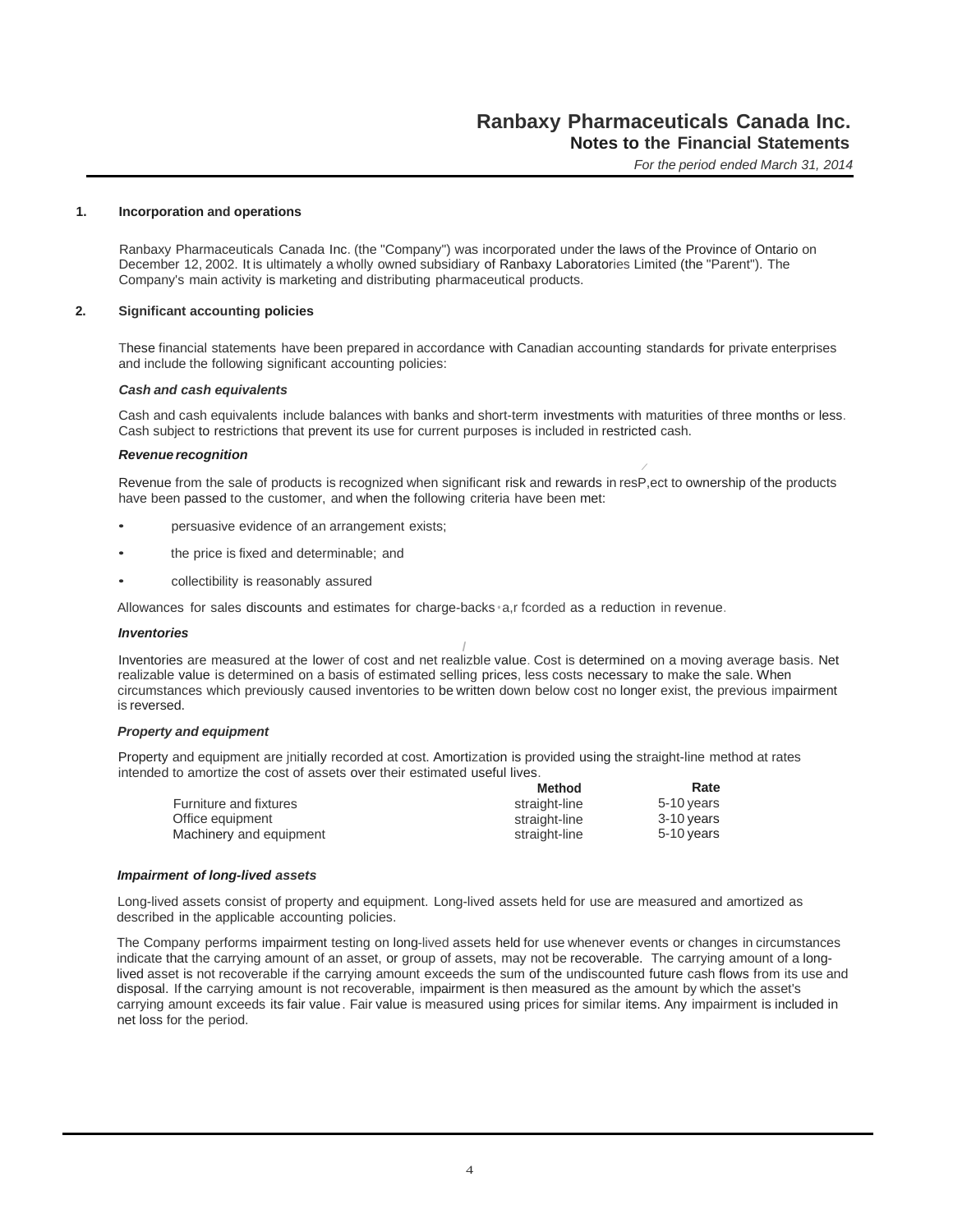#### **2. Significant accounting policies** *(Continued from previous page)*

#### *Income taxes*

The Company accounts for income taxes using the future income taxes method. Under this method, future income tax assets and liabilities are recorded based on temporary differences between the carrying amount of balance sheet items and their corresponding tax bases. In addition, the future benefits of income tax assets, including unused tax losses, are recognized, subject to a valuation allowance, to the extent that it is more likely than not that such future benefits will ultimately be realized. Future income tax assets and liabilities are measured using substantively enacted tax rates and laws expected to apply when the tax liabilities or assets are to be either settled or realized.

#### *Foreign currency translation*

These financial statements have been presented in Canadian dollars, the principal currency of the Company's operations .

Transaction amounts denominated in foreign currencies are translated into their Canadian dollar equiyalents at exchange rates prevailing at the transaction dates. Carrying values of monetary assets and liabilities reflect the exchange rates at the balance sheet date. Gains and losses on translation or settlement are included in the determination ofhet loss for the current period.

#### *Measurement uncertainty*

. *I* The preparation of financial statements in conformity with Canadian accountin9 t nctards for private e.n.terprises .requires management to make estimates and assumptions that affect the reported amouhts of assets and l1ab1ht1es and disclosure of contingent assets and liabilities at the date of the financial statements, and the reported amounts of revenues and expenses during the reporting period.

Accounts receivable are stated after evaluation as to their collectibility and an appropriate allowance for doubtful accounts is provided where considered necessary. Provisions are made for slowmcving and obsolete inventory. Amortization is based on the estimated useful lives of property and equipment. Accounts'payable and accrued liabilities include certain estimates.

These estimates and assumptions are reviewed periodicalfy and, as adjustments become necessary they are reported in net loss in the year in which they become known. Actual results could differ from these estimates.

#### *Financial instruments*

. 3840 *Related Party Transactions.* / The Company recognizes its financial instruments when the Company becomes party to the contractual provisions of the financial instrument. All financial instruments are initially recorded at their fair value, including financial assets and liabilities originated and issued in a related party transaction with management. Financial assets and liabilities originated and issued in all other related party transactions are initially measured at their carrying or exchange amount in accordance with CICA

At initial recognition, the Cdmpany may irrevocably elect to subsequently measure any financial instrument at fair value. The Company has not made su'ch an election during the year.

The Company subsequently measures investments in equity instruments quoted in an active market and all derivative instruments , except those designated in a qualifying hedging relationship or that are linked to, and must be settled by delivery of, unquoted equity instruments of another entity, at fair value. Fair value is determined by published price quotations. Investments in equity instruments not quoted in an active market and derivatives that are linked to, and must be settled by delivery of, unquoted equity instruments of another entity, are subsequently measured at cost less impairment. With the exception of financial liabilities indexed to a measure of the Company's performance or value of its equity and those instruments designated at fair value, all other financial assets and liabilities are subsequently measured at amortized cost.

Transaction costs and financing fees directly attributable to the origination, acquisition, issuance or assumption of financial instruments subsequently measured at fair value are immediately recognized in net loss. Conversely, transaction costs and financing fees are added to the carrying amount for those financial instruments subsequently measured at cost or amortized cost.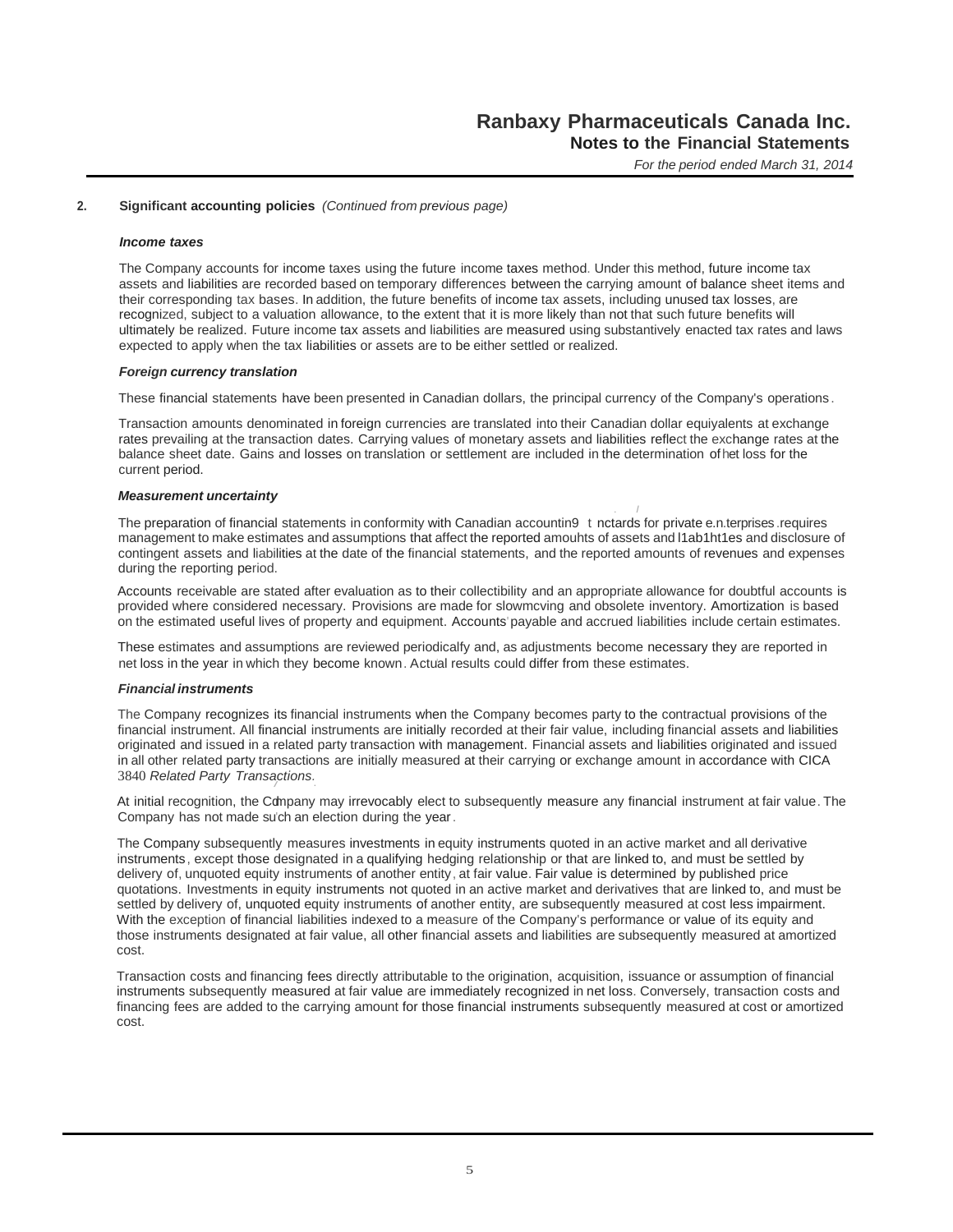#### **2. Significant accounting policies** *(Continued from previous page)*

#### *Financial asset impairment*

The Company assesses impairment of all its financial assets measured at cost or amortized cost. The Company groups assets for impairment testing when available information is not sufficient to permit identification of each individually impaired financial asset in the group; there are numerous assets affected by the same factors; no asset is individually significant. Management considers whether the issuer is having significant financial difficulty; whether there has been a breach in contract, such as a default or delinquency in interest or principal payment in determining whether objective evidence of impairment exists. When there is an indication of impairment, the Company determines whether it has resulted in a significant adverse change in the expected timing or amount of future cash flows during the year. If so, the Company reduces the carrying amount of any impaired financial assets to the highest of: the present value of cash flows expected to be generated by holding the assets; the amount that could be realized by selling the assets; and the amount expected to be realized by exercising any rights to collateral held against those assets. Any impairment, which is not considered temporary, is included in current year net loss.

The Company reverses impairment losses on financial assets when there is a decrease in impairment and the decrease can be objectively related to an event occurring after the impairment loss was recognized. The amount of the reversal is recognized in net loss in the year the reversal occurs.

#### **Inventories 3.**

**3.**

|                                          | <b>March 31</b>                  | December 31                      |
|------------------------------------------|----------------------------------|----------------------------------|
|                                          | 2014<br>CAD                      | 2012                             |
| Finished goods<br>Inventory obsolescence | 23,947,840<br>(3,827,814)        | 30, 124, 350<br>(3,536,252)      |
|                                          | 20,120,026                       | 26,588,098                       |
| <b>Inventories</b>                       |                                  |                                  |
|                                          | March 31<br>2014                 | December 31<br>2012              |
|                                          | <b>INR</b>                       |                                  |
| Finished goods<br>Inventory obsolescence | 1,294,477,838<br>(206, 908, 865) | 1,655,184,066<br>(194, 299, 560) |
|                                          | 1,087,568,973                    | 1,460,884,505                    |

The cost of inventories recognized as an expense andjncluded in cost of sales amounted to \$57,211,530 (2012 - \$54,679,647).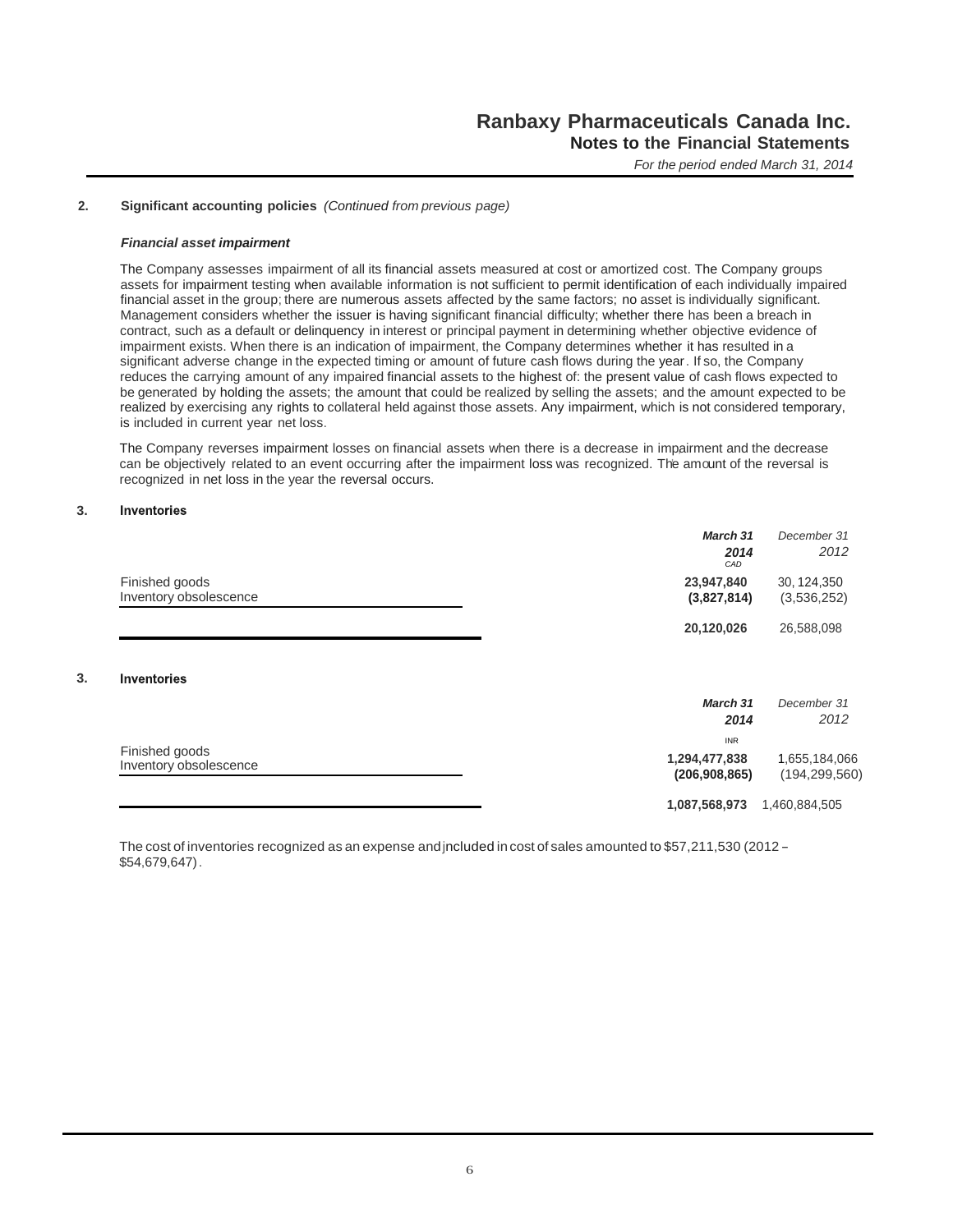# **Ranbaxy Pharmaceuticals Canada Inc.**

## **Notes to the Financial Statements**

*For the period ended March 31, 2014*

| 4. | Property, and equipment                                                                                                                                                                                                                               |                                       |                                         |                                              | CAD                                      |
|----|-------------------------------------------------------------------------------------------------------------------------------------------------------------------------------------------------------------------------------------------------------|---------------------------------------|-----------------------------------------|----------------------------------------------|------------------------------------------|
|    |                                                                                                                                                                                                                                                       |                                       | <b>Accumulated</b><br>Cost amortization | March 31<br>2014<br>Net book<br>value        | December 31<br>2012<br>Net book<br>value |
|    | Furniture and fixtures<br>Office equipment<br>Machinery and equipment                                                                                                                                                                                 | 314,684<br>510,239<br>128,607         | 247,146<br>444,302<br>128,607           | 67,538<br>65,937                             | 91,509<br>49,197<br>14,736               |
|    |                                                                                                                                                                                                                                                       | 953,530                               | 820,055                                 | 133,475                                      | 155,442                                  |
| 4. | Property, and equipment                                                                                                                                                                                                                               |                                       |                                         |                                              | <b>INR</b>                               |
|    |                                                                                                                                                                                                                                                       | Cost                                  | <b>Accumulated</b><br>amortization      | <b>March 31</b><br>2014<br>Net book<br>value | December 31<br>2012<br>Net book<br>value |
|    | Furniture and fixtures<br>Office equipment<br>Machinery and equipment                                                                                                                                                                                 | 17,009,946<br>27,580,486<br>6,951,730 | 13,359,243<br>24,016,324<br>6,951,730   | 3,650,703<br>3,564,162                       | 5,027,967<br>2,703,132<br>809,670        |
|    |                                                                                                                                                                                                                                                       | 51,542,162                            | 44,327,297                              | 7,214,865                                    | 8,540,769                                |
| 5. | Share capital                                                                                                                                                                                                                                         |                                       |                                         |                                              | CAD                                      |
|    |                                                                                                                                                                                                                                                       |                                       |                                         | March 31<br>2014                             | December 31<br>2012                      |
|    | Authorized: unlimited common shares                                                                                                                                                                                                                   |                                       |                                         |                                              |                                          |
|    | Issued and outstanding<br>2,250, 100 Common shares                                                                                                                                                                                                    |                                       |                                         | 2,250,100                                    | 2,250,100                                |
| 5. | <b>Share capital</b>                                                                                                                                                                                                                                  |                                       |                                         |                                              | <b>INR</b>                               |
|    |                                                                                                                                                                                                                                                       |                                       |                                         | <b>March 31</b><br>2014                      | December 31<br>2012                      |
|    | Authorized: unlimited common shares                                                                                                                                                                                                                   |                                       |                                         |                                              |                                          |
|    | Issued and outstanding<br>2,250, 100 Common shares                                                                                                                                                                                                    |                                       |                                         | 121,627,027                                  | 123,631,868                              |
| 6. | <b>Employee future benefits</b>                                                                                                                                                                                                                       |                                       |                                         |                                              |                                          |
|    | The Company participates in a registered savings plan covering substantially all eligible employees. The plan allows for<br>employees to contribute up to 18% of their annual earnings to the plan subject to the statutory limits imposed by the tax |                                       |                                         |                                              |                                          |

authorities. The Company makes optional contributions of up to 4.5% of the annual earnings o(the en\ployees. After two years of service, the employees are fully vested with their share of the Company's contributions.

Contributions expensed by the Company during the year were \$117,821 INR 6,694,375 (2012 - \$88,064 INR 4,709,305)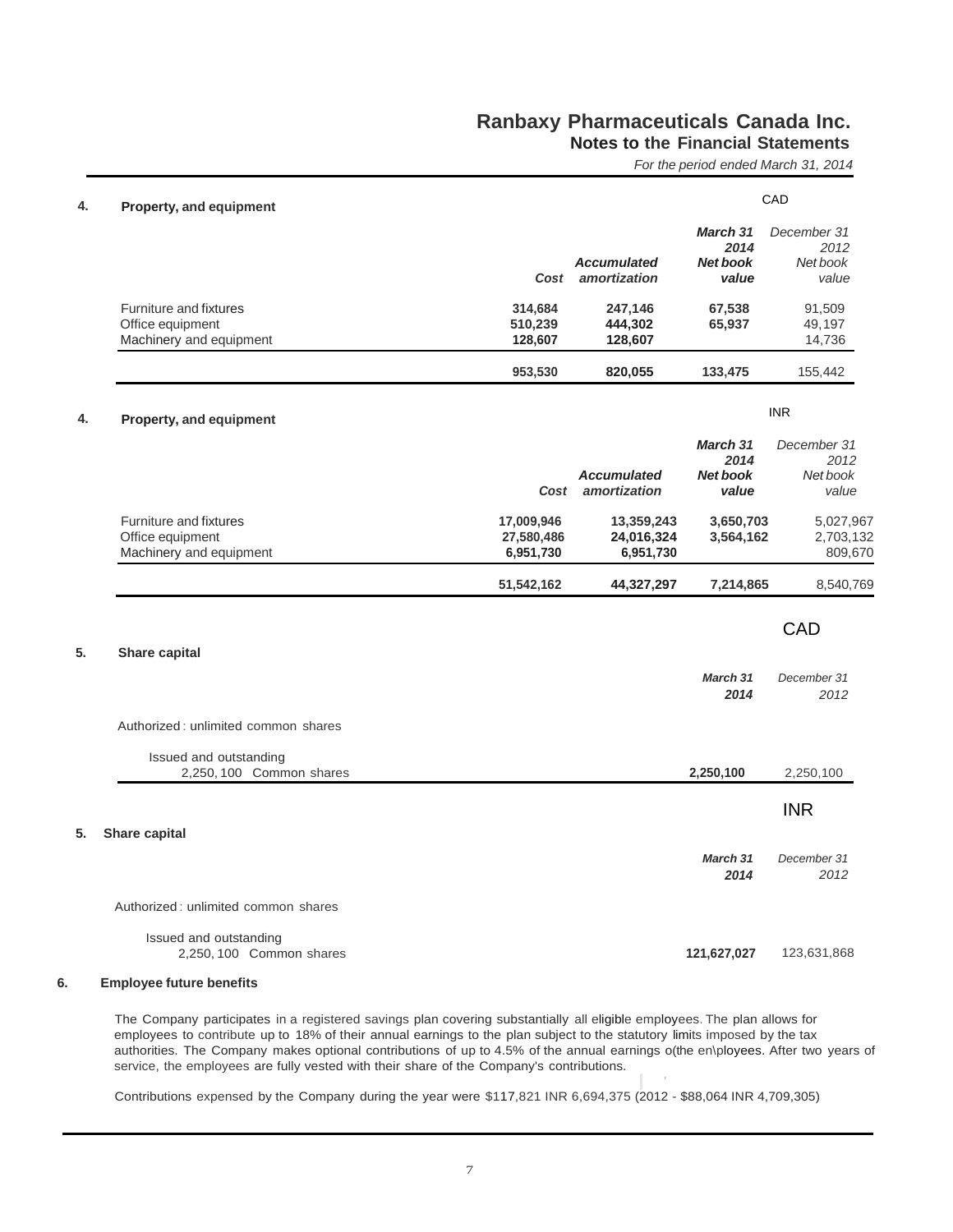#### **7. Related party transactions**

Included in accounts payable for the current period is \$1,887,254 INR 102,013,730 (2012 - \$2,815,383 INR 154,691,374) owed to the Parent and \$6,026,474 INR 325,755,351 (2012 - \$603,460 INR 33,157,143) owed to a subsidiary of the Parent. ·

Included in cost of sales for the current period are \$17,478,772 INR 993,012,145 (2012-18,802,414 INR 1,005,476,684) in purchases from the Parent and \$6,646,189 INR 377,624,375 (2012 - \$3,982,556 INR 212,970,909) from a subsidiary of the Parent. <sup>1</sup>

Included in sales for the current period are \$50,929 INR 2,893,693 (2012 \$84,115 INR 4,498,128) in sample sales to the Parent.

Included in selling, general and administrative expe·nses for the current period are \$1,851,225 INR 105,183,239 (2012 - \$864,370 INR 46,222,995) in management and service fees paid to a subsidiary of the Parent.

These transactions were in the normal course f operations and measured at the exchange amount, which is the amount of consideration established and agreed to by the related parties.

#### **8. Income taxes**

Income tax expense differs ro!n the amounts that would be obtained by applying the combined federal and provincial statutory income tax rate of 26.5% (2012 - 25.5%) to earnings before income taxes. The difference results from the following: **CAD** 

|                                                                                     | March 31<br>2014           | December 31<br>2012    |
|-------------------------------------------------------------------------------------|----------------------------|------------------------|
| Current tax recovery<br>Future income tax benefit relating to temporary differences | 2,289,087<br>(105, 425)    | 163,813<br>76,298      |
| Income tax recovery                                                                 | 2,183,662                  | 240,111                |
|                                                                                     | <b>INR</b>                 |                        |
|                                                                                     | March 31<br>2014           | December 31<br>2012    |
| Current tax recovery<br>Future income tax benefit relating to temporary differences | 130,061,761<br>(5,990,057) | 8,760,053<br>4,080,107 |
| Income tax recovery                                                                 | 124,071,705                | 12,840,160             |
|                                                                                     |                            |                        |

a. **Income taxes** *(Continued from previous page)*

Future income taxes represent the future benefits of temporary differences between tax and accounting bases of assets and liabilities consisting of:

|                                         | March 31 | December 31 |
|-----------------------------------------|----------|-------------|
|                                         | 2014     | 2012        |
| Future income taxes - current: In CAD   |          |             |
| Reserves on accounts receivable         |          |             |
| not deduct ible for income taxes        | 517 125  | 628,037     |
| Future income taxes - long term: In CAD |          |             |
| Excess of carrying vaue over tax        |          |             |
| basis of property and equipment         | 9,850    |             |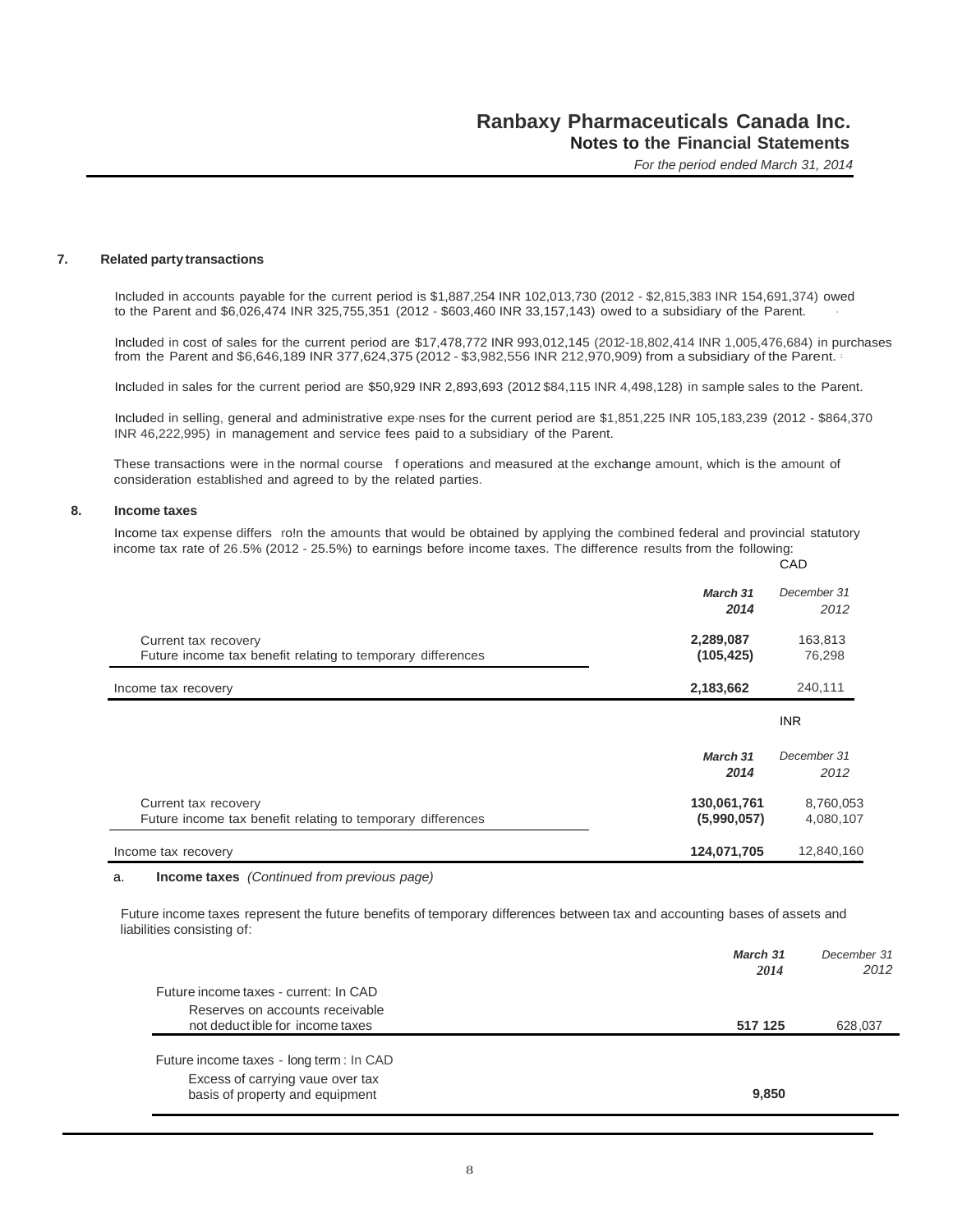#### b. **Income taxes** *(Continued from previous page)*

Future income taxes represent the future benefits of temporary differences between tax and accounting bases of assets and liabilities consisting of:

|                                                                     | March 31<br>2014 | December 31<br>2012 |
|---------------------------------------------------------------------|------------------|---------------------|
| Future income taxes - current: In INR                               |                  |                     |
| Reserves on accounts receivable<br>not deduct ible for income taxes | 27,952,703       | 34,507,527          |
| Future income taxes - long term: In INR                             |                  |                     |
| Excess of carrying vaue over tax<br>basis of property and equipment | 532.432          |                     |

) .

#### c. **Economic dependence**

At March 31, 2014, three (2012 - three) customers account for approximately 80% (2012- 71%) of accounts receivable and three (2012 - six) customers account for approximately 75% (2012- 8::}%) ofgross sales during the period. Two of these companies are warehouse distributors who sell to the ultimate custpmers.

Approximately 27% (2012 - 13%) of accounts payable at year eha ,pe owing to the parent company and commonly controlled subsidiaries . The Company's operations depend on purchases from the related party group.

#### d. **Commitments and contingencies**

The Company, along with other related parties, has been named as defendant in two separate product-related class action lawsuits. These lawsuits remain at an earJy'.stage, and as litigation is subject to many uncertainties, it is not possible to predict the ultimate outcome of these lawsuits or to estimate the loss, if any, which may result. In the opinion of management , based on the advice an.d information provided by its legal counsel, final determination of these litigations will not materially affect the Company's financial position or results of operations.

Under a sales and promotion agreement, the Company is obligated to make commission payments until December 31, 2014. The minimum quarterly payment for all products is \$100,000 INR 5,405,405

The Company has entered into a lease agreement with respect to its premises, expiring December 31, 2015. Estimated minimum rental payments, exclusive of occupancy costs are as follows :

| 2015 | CAD 258,000    |
|------|----------------|
| 2016 | CAD 269,000    |
|      | CAD 527,000    |
| 2015 | INR 13,945,946 |
| 2016 | INR 14.540.541 |
|      | INR 28,486,486 |